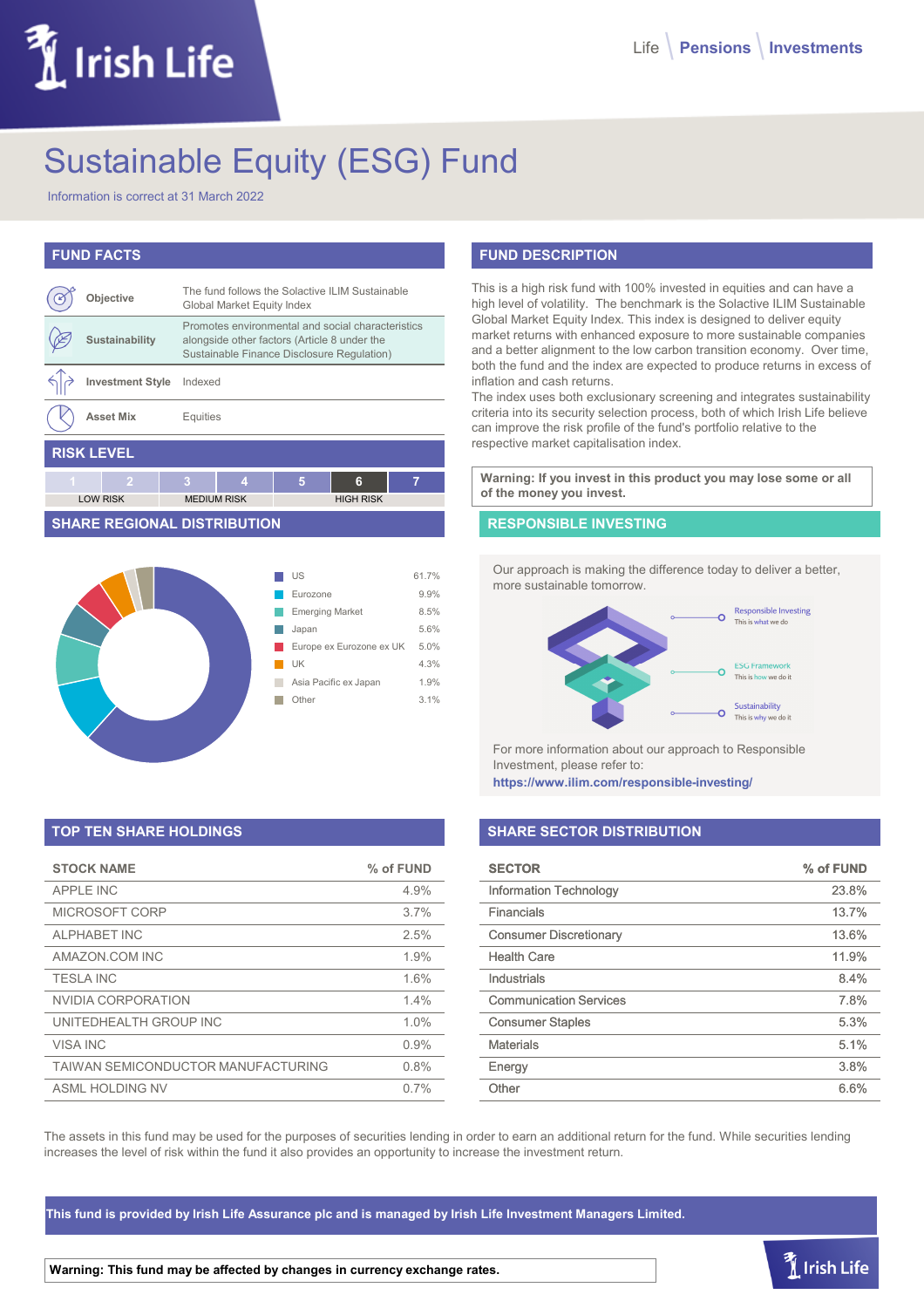| <b>CALENDAR YEAR RETURN</b> |            |
|-----------------------------|------------|
|                             | <b>YTD</b> |
| Fund                        | $-4.47\%$  |
| Benchmark                   | $-4.42%$   |

### **PERFORMANCE AS AT 31/03/2022**

|           | 1 Month  | <b>Since Launch</b> | 3 Month   |
|-----------|----------|---------------------|-----------|
| Fund      | $3.11\%$ | $-3.90\%$           | $-4.47\%$ |
| Benchmark | $3.09\%$ | $-3.85\%$           | $-4.42%$  |

Fund returns are quoted before taxes and after a standard annual management charge of 0.23%. Annual fund management charges are calculated and deducted based on the offer price of the fund. The unit price and value of the fund are always quoted after an allowance has been made for the fund management charge. There is no Bid/Offer spread.

Launch Date (for the series used in the above performance illustration) = 14 Jun 2021; YTD = year to date; p.a. = per annum Source: Irish Life Investment Managers

Benchmark: The standard against which the performance of the fund is measured. It typically includes market indices or weighted combinations of these as appropriate.

**Warning: Past performance is not a reliable guide to future performance.**

#### **Warning: The value of your investment may go down as well as up.**

*Solactive AG ("Solactive") is the licensor of the Index. Funds that are based on the Index are not sponsored, endorsed, promoted or sold by Solactive* in any way and Solactive makes no express or implied representation, guarantee or assurance with regard to: (a) the advisability in investing in the *Fund or in any financial instruments; (b) the quality, accuracy and/or completeness of the Index; and/or (c) the results obtained or to be obtained by any person or entity from the use of the Index. Solactive reserves the right to change the methods of calculation or publication with respect to the Index. Solactive shall not be liable for any damages suffered incurred as a result of the use (or inability to use) of the Index.*